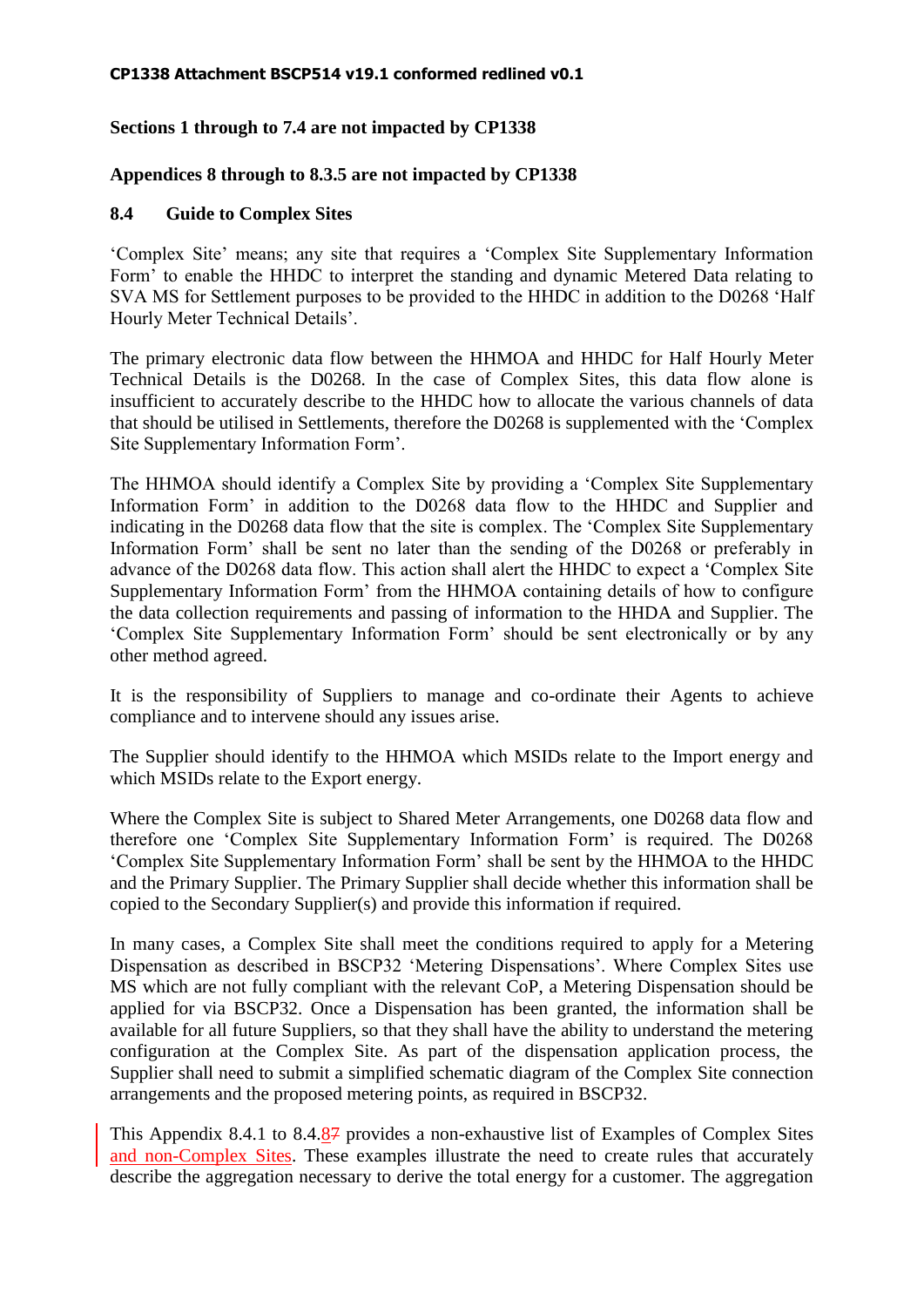rule contains terms that define each metered quantity at each Meter Point and form part of the total energy. The HHMOA is required to define the terms in the aggregation rule relative to the data.

The following aggregation rule can be applied to all Complex Sites.

(Feeder A Active Export – Feeder A Active Import)+(Feeder B Active Export – Feeder B Active Import) + (Feeder  $n...$ 

Simplified to  $(AAE - AAI) + (BAE - BAI)$  $\frac{1}{2}$  Feeder B to feeder n...

Where  $AE =$  Active Energy Export

## $AI =$  Active Energy Import

The HHDC is required to establish gross energy for the site for each Settlement Period. This is achieved by applying the aggregation rule to the metered data values. If the resultant value applied to the rule is positive, the site is Exporting, and the Import value is zero. Conversely, if the result is negative, then the site is Importing, and the Export value is zero. Where the resultant is zero, the site is neither importing nor exporting and both values shall be zero. The number of mathematical terms in the aggregation rule is dependent on the number of feeders.

When the HHMOA indicates Complex Site on the D0268 data flow, the HHMOA is required to provide all the information necessary, via the 'Complex Site Supplementary Information Form', for the HHDC to aggregate correctly. As part of the supplementary information, the HHMOA is required to provide a schematic diagram of the MS.

Form BSCP514/8.4.8 'Complex Site Supplementary Information Form' provides a means for the HHMOA to convey the information necessary for correct aggregation. BSCP514/8.4.8a gives an overview of the data source and BSCP514/8.4.8b shows the information needed to collect that data.

Where meter channel data is missing, incomplete or incorrect, the HHDC should attempt to use the associated check data indicated on BSCP514/8.4.8a.

Where duplicated Outstations are provided, two sets of BSCP514/8.4.8a shall be provided each clearly indicating primary and secondary Outstations.

## **8.4.1 Off-site Totalisation**

This example is an example of a non-Complex Site where multiple feeders existenter a Complex Site, E each feeder is normally equipped with Code of Practice compliant Meter(s). The HH data is collected and summated off-site by the HHDC and then submitted for Settlement as a single set of HH data.

Where both Import and Export Meters are present, the Export Meter shall be totalled in the same way as Import metering so that both calculations are gross.

For this reason, the netting of Export energy from Import energy should not be carried out. The BSC also states that there must be only one HHMOA for a MS that measures both Export and Import active energy.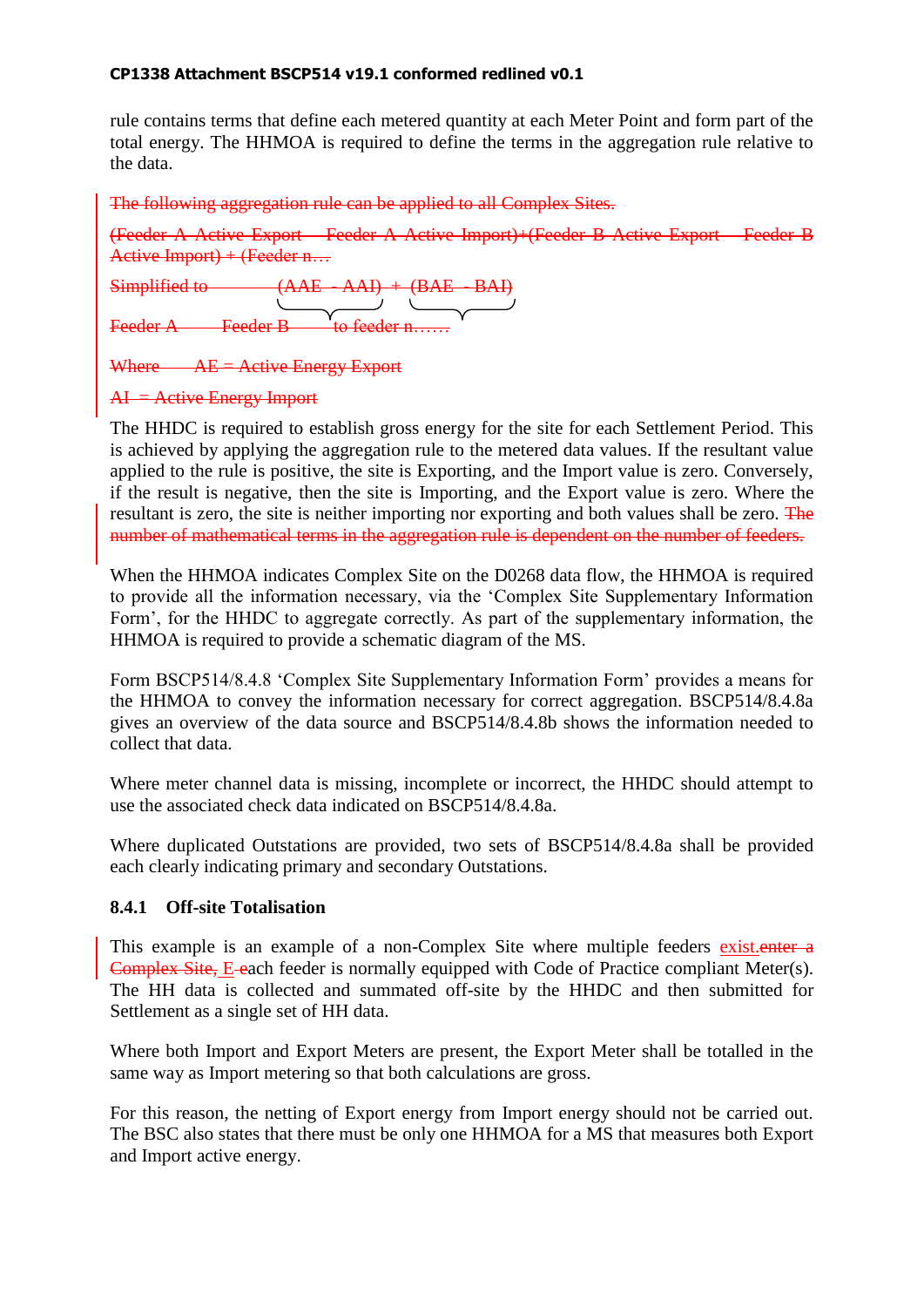

No. of Export  $MSIDs = 1$ 

An alternative would be for each Import or Export Meter to have its own MSID. In this case, totalisation would be carried out by the HHDA as opposed to the HHDC, and the example above would have 2 Import MSIDs and 2 Export MSIDs. This arrangement would be more desirable since it is not a Complex Site and so would not require a Metering Dispensation.

# **8.4.2 On-site Totalisation**

This is an example of a non-Complex Site, where totalisation is possible by intelligent Outstations, this is permitted provided Import and Export data are provided separately to the HHDC and then on to the HHDA for Settlement. In this example, two streams of data are sent from the on-site totaliser to the HHDC, one set of HH data for total Import and one set of HH data for total Export.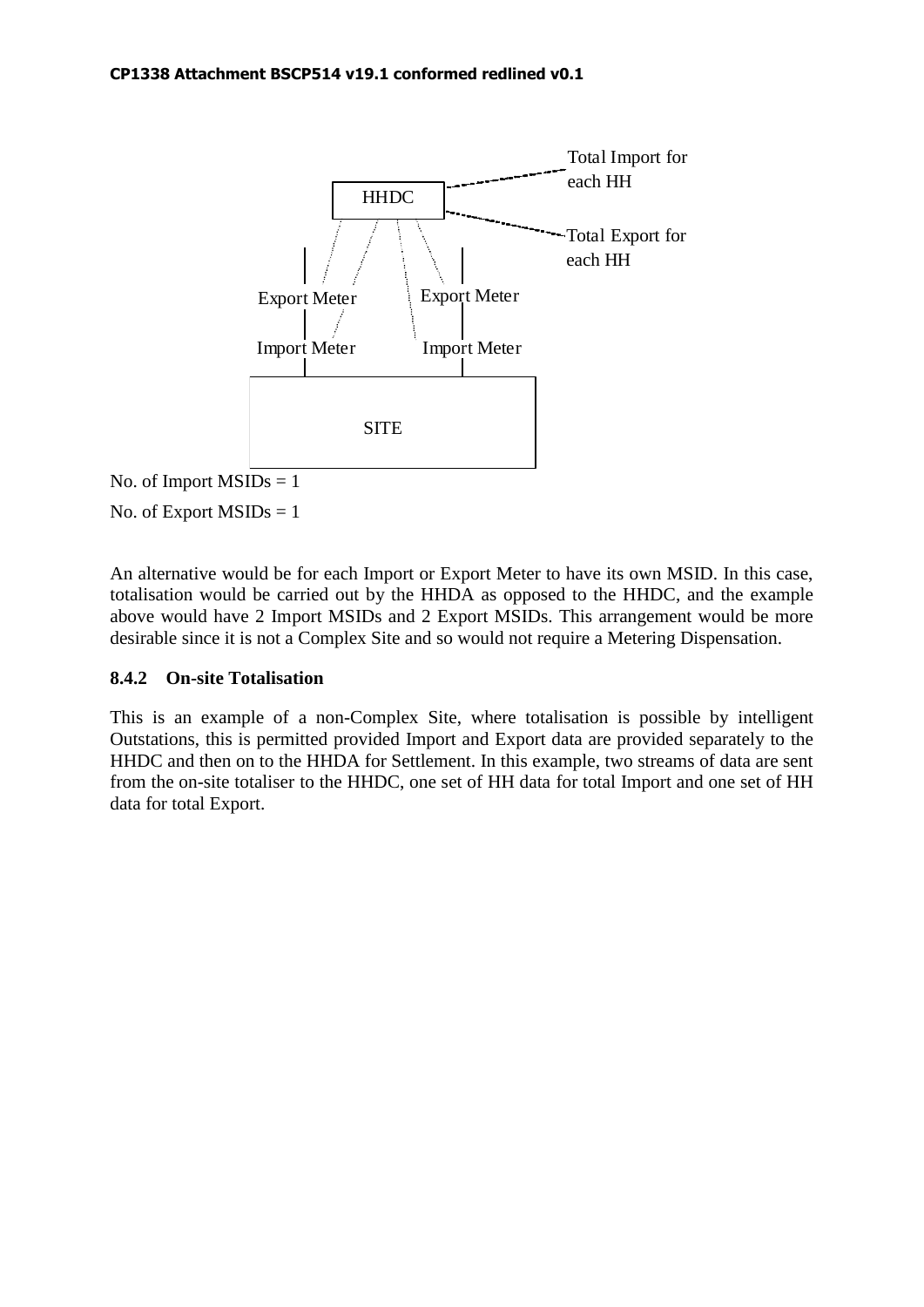Netting of Exports and Imports shall not be permitted at site.



# No. of Import  $MSIDs = 1$

No. of Export  $MSIDs = 1$ 

# **8.4.3 Embedded Customers within a Private Network**

An example is where Customer 'A' within an industrial site takes energy directly from the landlord's internal network, but has a separate Supply contract with a licensed Supplier. The energy consumption of the landlord's network supply is determined by the netting of the Meters at the point of connection to the Distribution System and the individual Customer 'A' Meter.

This arrangement results in two distinct MSIDs. When traded in SMRS, to ensure the proper allocation of energy traded within the Settlement processes, **both the landlord's supply and the Customer 'A' supply shall have the same HHDC and HHMOA,** the same HHMOA being necessary for the processing of related D0268's. Different Suppliers and HHDAs would be acceptable.

A Metering Dispensation for each arrangement should be obtained before further MSIDs are created in SMRS for this type of customer.

The applied Line Loss Factors (LLFs) shall not take account of losses within the private network and should be left to the landlord and Customer 'A' to come to a mutual agreement. However, each traded MSID should have Voltage General or site Specific LLFs applied in the normal way for Settlement purposes.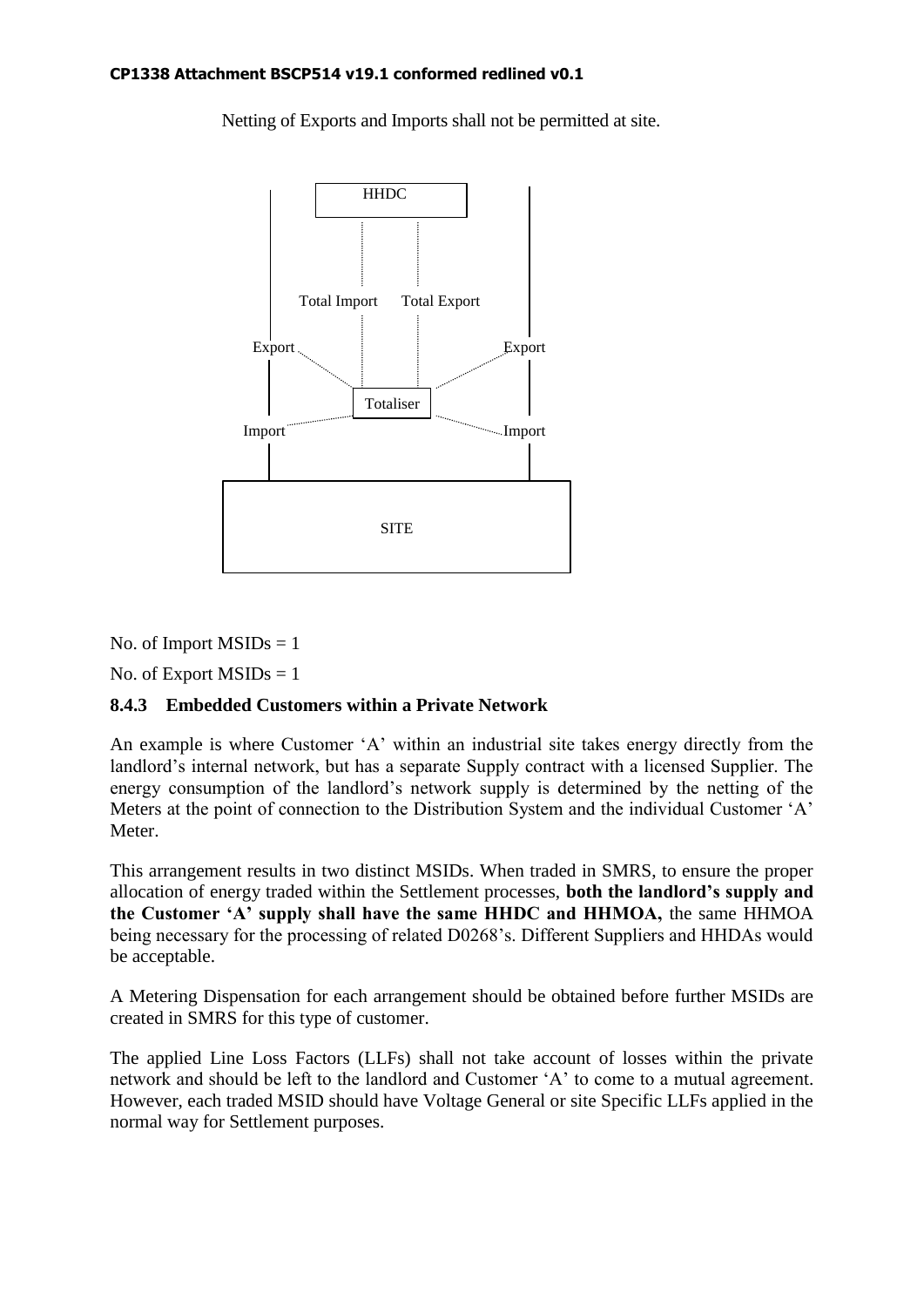

Landlord energy for Supplier 'X' = Meter 'P' – Meter 'Q' HH data: 1 Import MSID

Customer 'A' energy for Supplier 'Z' = Meter 'Q' HH data: 1 Import MSID

No. of Import  $MSIDs = 2$  (1 MSID for embedded customer and 1 for the landlord or Main site)

No. of Export  $MSIDs = 0$ 

# **8.4.4 Feed Through Sites at the Same Voltage with no Embedded Generation**

This is where a customer's network takes supply from the local Distribution System and feeds out from the customer's network at the same voltage to another part of the local Distribution System. In this example there is no embedded generation on the customer's network, and the isolated part of the local Distribution System is either incapable of being fed from any other source than via the customer's network, or would only be supplied from a different source (such as a restricted capacity feed from the main Distribution System) under abnormal conditions.

In this case, line losses within the customer network do not have to be considered since the feed into, and then out of, the customer network are assumed to have insignificant losses.

In this example, since there is no embedded generation, there is considered to be no Export. Import is derived as HH data: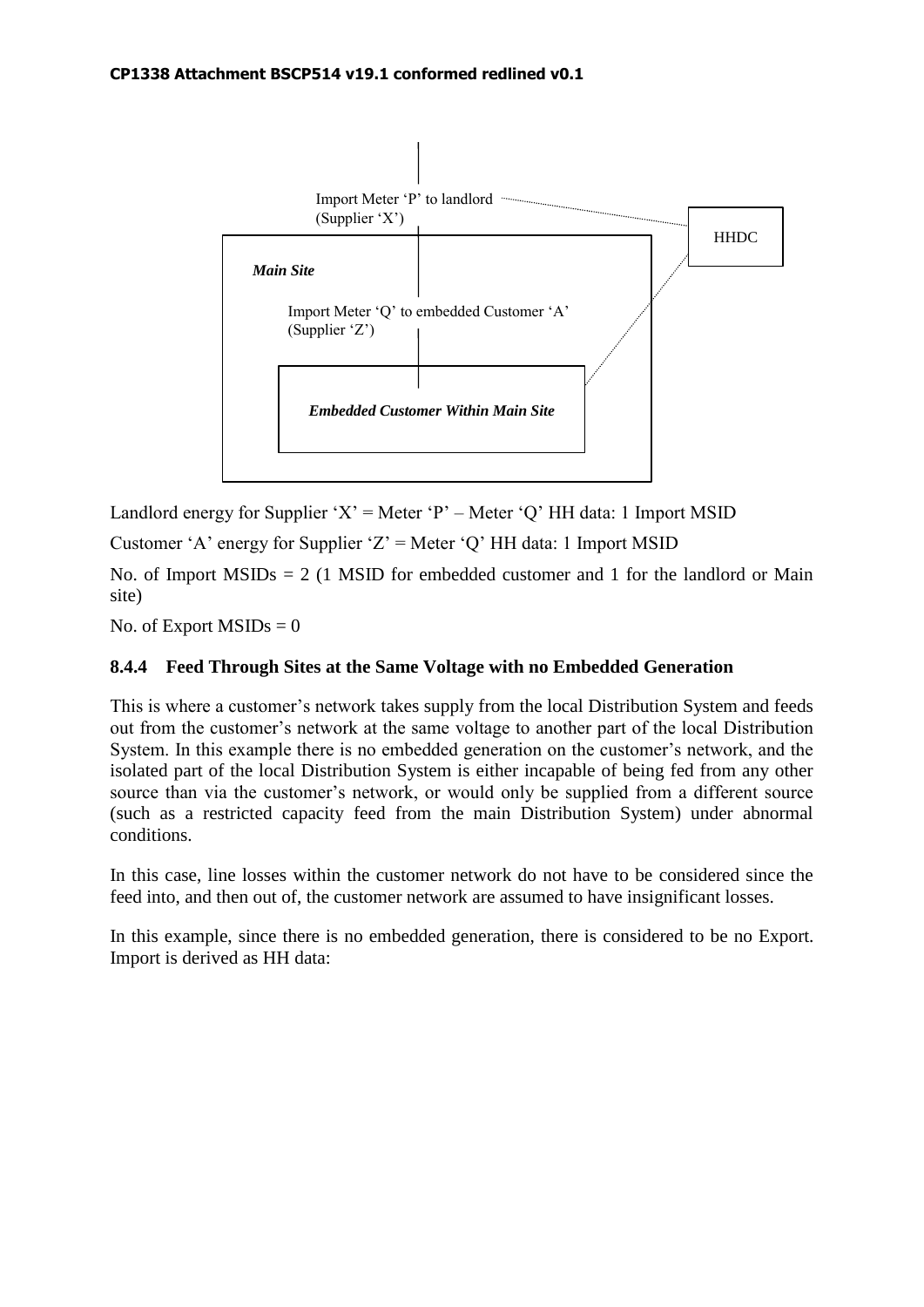

Import Meter A + Import Meter B - Export Meter C.

BPt = Boundary Point

Import to the Customer's network = Import Meter ' $A'$  + Import Meter 'B' – Export Meter 'C'

This is acceptable in SMRS since there is no on-site generation and an Export type Meter, Export Meter 'C', is measuring feed-through energy as opposed to embedded generation Export.

No. of Import  $MSIDs = 1$ 

No. of Export  $MSIDs = 0$ 

Export Meter 'C' may have its own MSID allocated if it is also acting as a demand Meter to another customer, although this would be dealt with separately for Settlements.

# **8.4.5 Feed Through Sites at Different Voltages**

An example is where a factory takes supply at 66kV from the local Distribution System, and an 11kV feeder leaves the Complex Site to supply adjoining premises as part of the local Distribution System. In this example there is no embedded generation within the customer's network.

Voltage specific line losses can be applied to the HH data from Import Meter 'A', Import Meter 'B' and Export Meter 'C' to compensate for the losses incurred in the customer's network for passed through energy.

Totalisation would have to be carried out off-site by the HHDC, and after adjustment for line losses, Import is derived as HH data:

Import Meter A + Import Meter B - Export Meter C.

Since there is no embedded generation, there is considered to be no Export.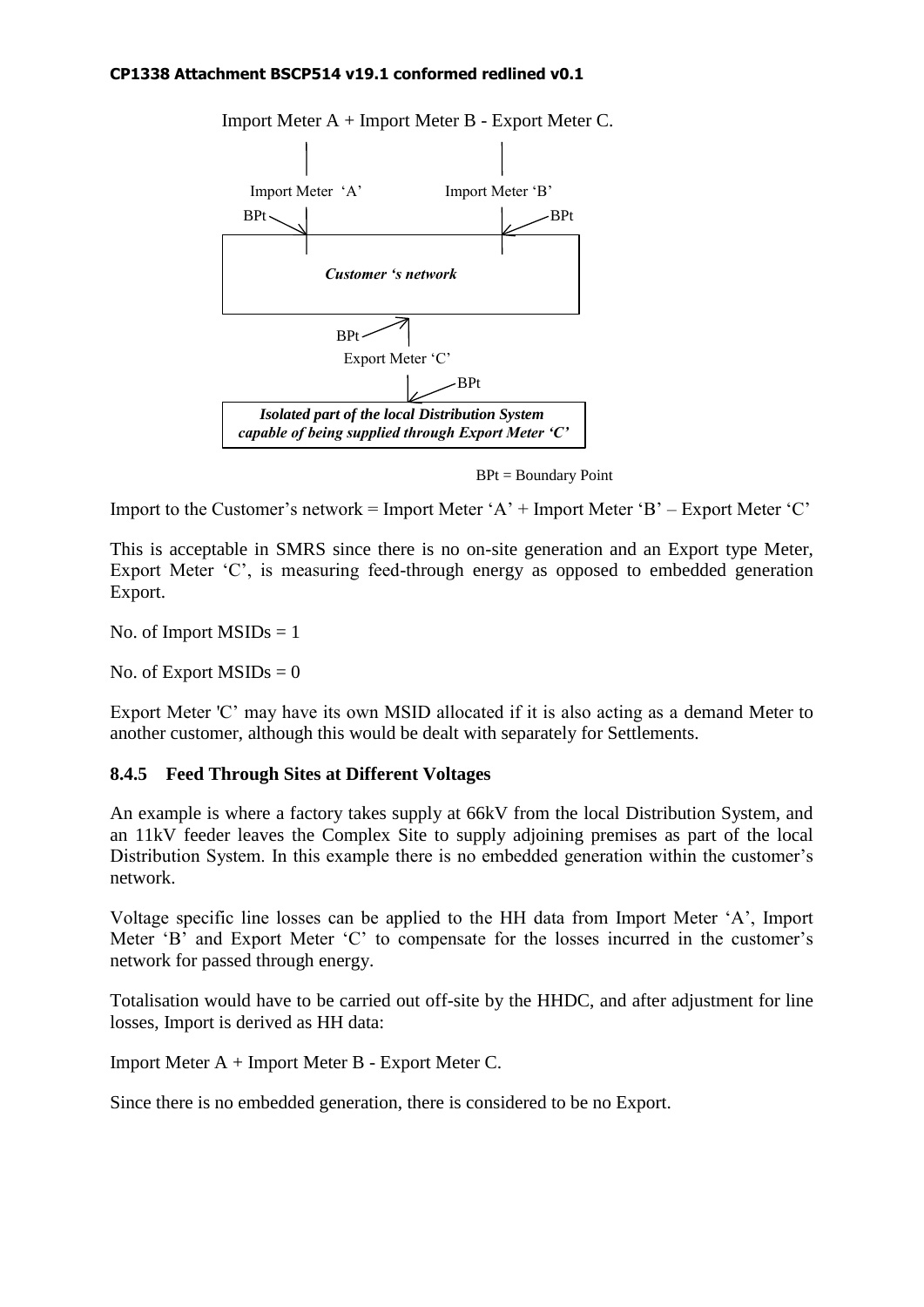

BPt = Boundary Point

Import to the Customer's network = Import Meter 'A' + Import Meter 'B' – Export Meter 'C'

This is acceptable in SMRS since there is no on-site generation and an Export type Meter, Export Meter 'C', is measuring feed through energy as opposed to embedded generation Export.

No. of Import  $MSIDs = 1$ 

No. of Export  $MSIDs = 0$ 

Export Meter 'C' may have its own MSID allocated if it is also acting as a demand Meter to another customer, although this would be dealt with separately for Settlements.

# **8.4.6 Feed-Through Sites with Embedded Generation**

Where a customer's network has a feed through arrangement and has embedded generation within the Complex Site, the Complex Site demand and the true Export has to be determined.

It is assumed that the network supplied through Export Meter 'C' is connected to the local Distribution System through Import Meter 'A' so that customers connected to the isolated part of the local Distribution System preserve system time, i.e. both parts of the Distribution System are in synchronisation (Export generation protection shall prevent 'island generating').

For any time period, for Settlement purposes, Customer's total demand or total generation is derived from the Algorithm:

 $TCUST = (Expert 'A' - Import 'A') + (Expert 'B' - Import 'B') + (Expert 'C')$ 

If TCUST is positive then the Complex Site is a net Exporter.

If TCUST is negative then the Complex Site is a net Importer.

Both Total Import and Total Export may be non-zero for any HH Settlement Period.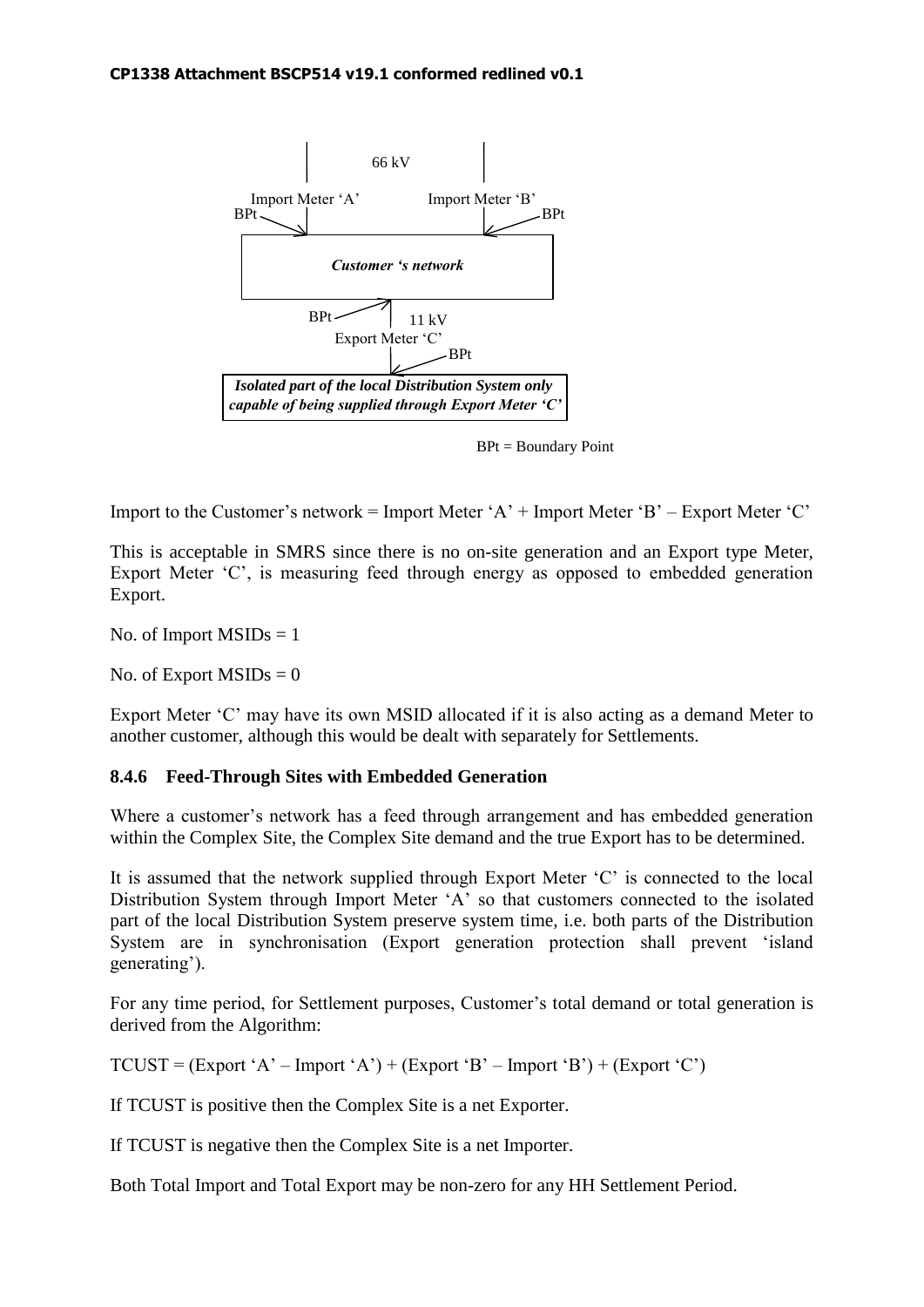

Import to the Customer's network = Import Meter 'A' + Import Meter 'B' – Export Meter  ${}^{\circ}C$ .

There is embedded generation. Export Meter 'C' can be getting its energy from either Import through 'A' / 'B' or from generation. By definition there may be at least 1 Export MSID.

No. of Import  $MSIDs = 1$  or n

No. of Export  $MSIDs = 0$  or n.

Export Meter 'C' may have its own MSID allocated if it is also acting as an Import Meter to another customer, although this would be dealt with Separately for Settlements.

## **8.4.7 Separate Meter Points for Export and Import**

In this example a customer is connected to a Distribution System via an intake busbar, with each feeder into the factory being separately metered, and with a section of busbar on two feeders having embedded generation connected.

In this case, each Import and Export Meter must either provide separate sets of HH data into Settlement, or if totalisation is achieved either on-site or by the HHDC, Import and Export HH data must be totalled separately and separate.

Import and Export sets of HH data provided to Settlement. Export HH data must not be netted off Import HH data, or vice versa.

Since this is an extension of the single feed Import / Export arrangement, this does not have to be considered as a 'Complex Site'.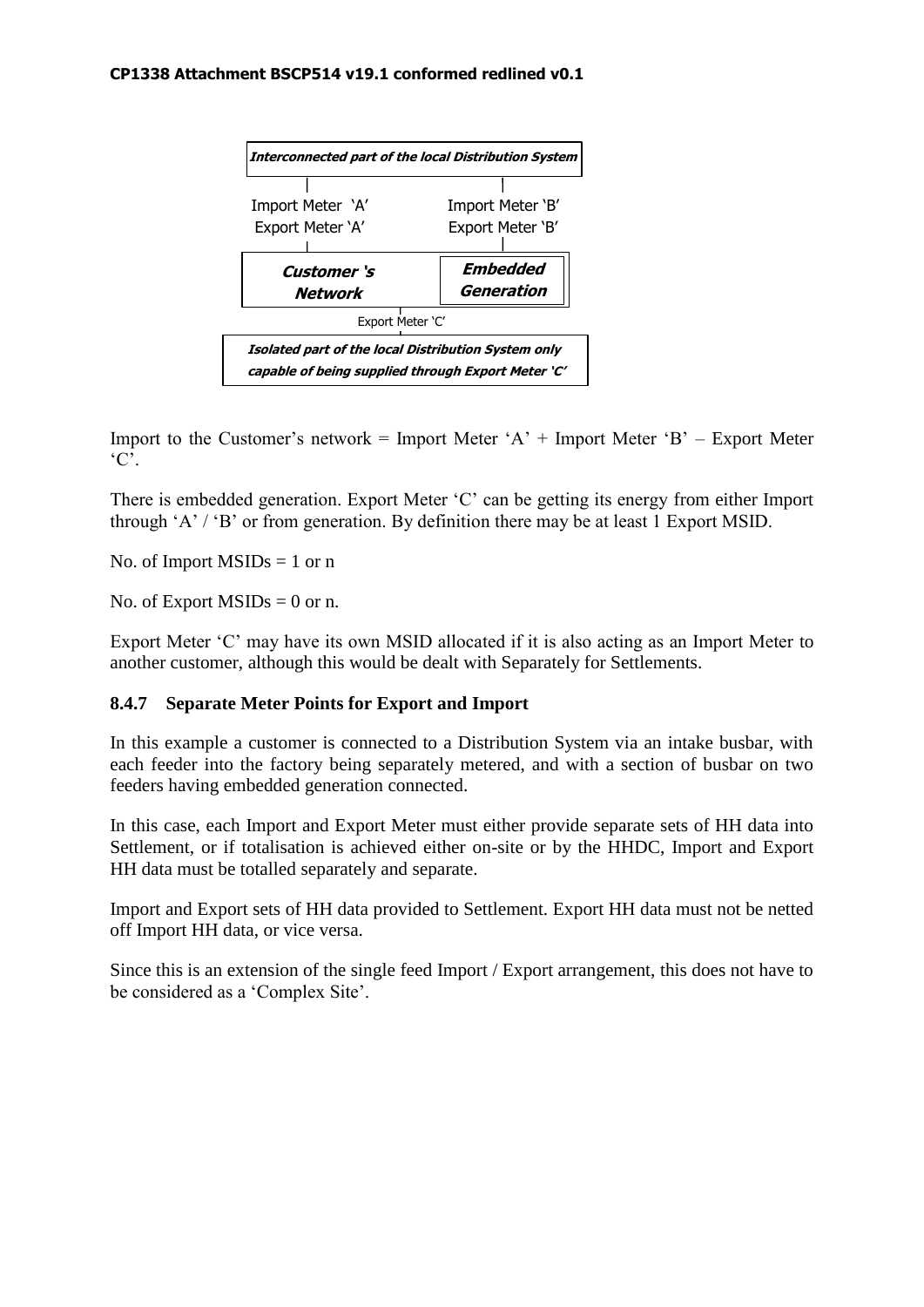

| Where totalisation is used: | Where totalisation is not used: |
|-----------------------------|---------------------------------|
| No. Import $MSIDs = 1$      | No. Import $MSIDs = 4$          |

 $\text{No. Expert MSIDs} = 1$  No. Export  $\text{MSIDs} = 4$ 

# **8.4.8 Network Flows Impacting Settlement Meters**

In some cases it is possible for electrical flows (either on the distribution system or the customer's own network) to be recorded by the Settlement Meters unintentionally. These will usually appear as additional Imports and Exports and usually on different feeders. The diagrams below illustrate this principle. It should be noted that these flows may occur under exceptional circumstances only. It would not be reasonable to regard all multi feeder sites as Complex Sites in anticipation that such flows may exist at some point in the future.

Figure 1 shows an example where a distribution network flow passes through Settlement Meters M2 (as Import) and M1 (as Export). This is in addition to any flow from the distribution system to the customer. Therefore if this site was not considered a Complex Site then the resulting addition of Import Meter readings would not be correct because of the presence of distribution flows through Settlement Meters.

The aggregation rule for such a site might be:

 $Import = (M1 AE + M2 AE) - (M1 AI + M2 AI)$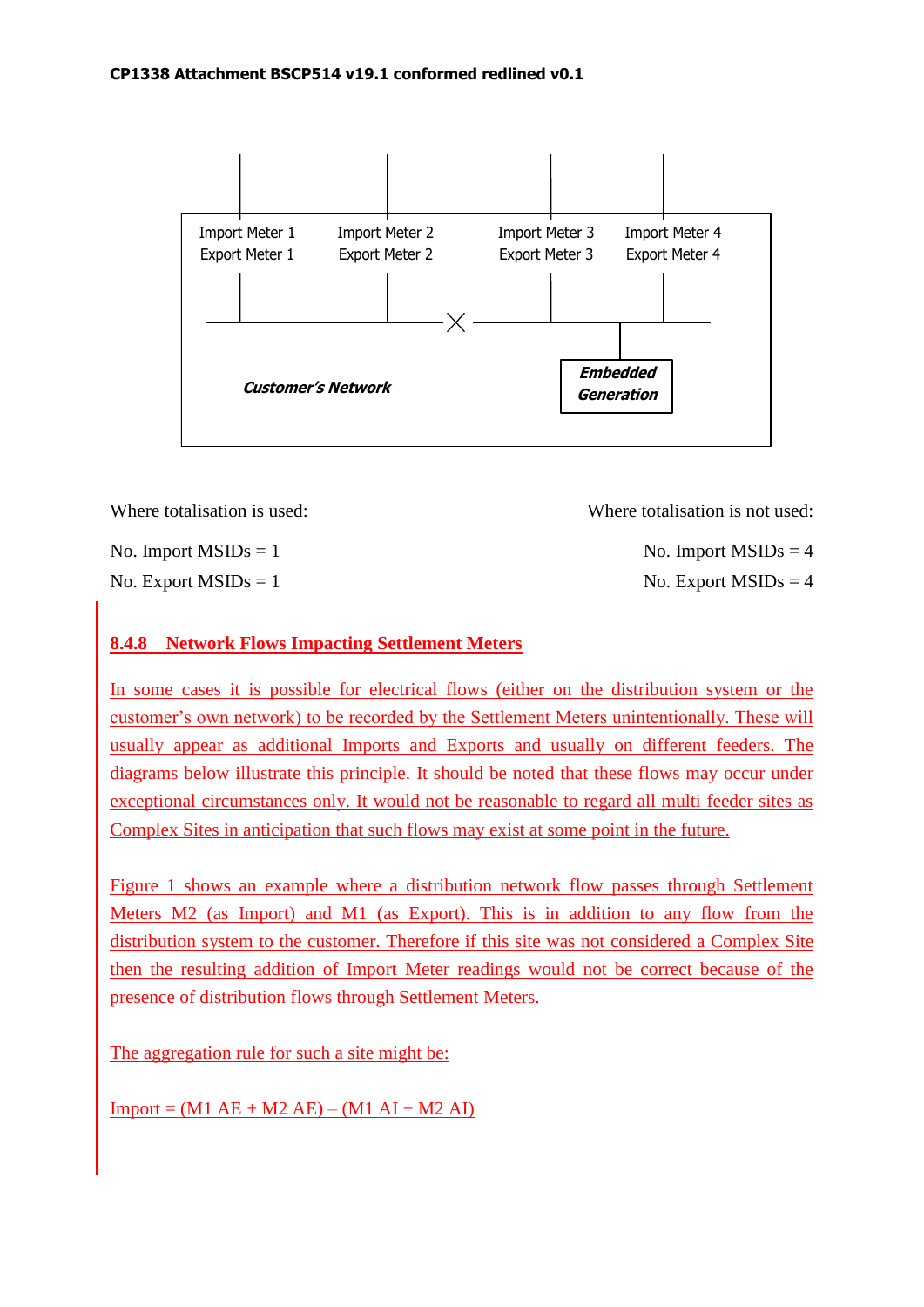

Figure 1. Distribution Network Flows

Similarly Figure 2 shows an example where the customer is generating a flow which passes through Meter M2 as Export and back into its system via Meter M1 as Import. Exports as well as Imports are accounted for in Settlements therefore it is necessary to apply aggregations to both the Import MSID as well as the Export MSID.

The aggregation rules for such a site might be:

Import  $MSID = (M1 AE + M2 AE) - (M1 AI + M2 AI)$  and Export  $MSID = (M1 AE + M2 AE) - (M1 AI + M2 AI)$ 



Figure 2. Customer Network Flows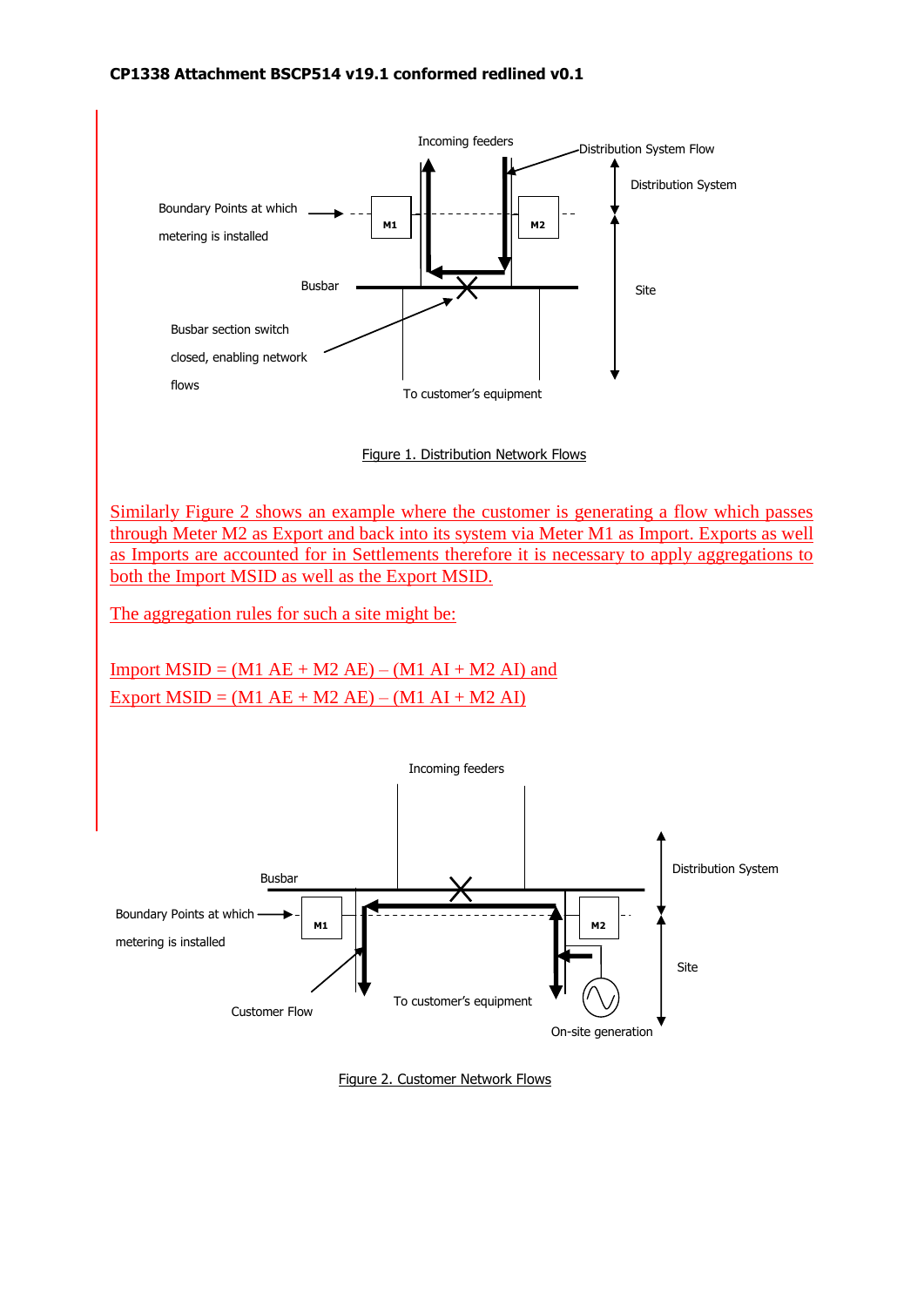# **8.4.8 Complex Site Supplementary Information Form**

| BSCP514/8.4.8a     | <b>Complex Site Supplementary Information Form</b> | Page 1 of 2                 |
|--------------------|----------------------------------------------------|-----------------------------|
| From HHMOA         |                                                    | Metering System Arrangement |
| To HHDC            |                                                    | Description                 |
| Metering System ID |                                                    |                             |
| Site Name          |                                                    |                             |
| Aggregation Rule   | $1/(d - c) + (f - c)$                              |                             |

|              | Import                                                               | Export                                               | Import                                                                         | Export                                        | Import                                                               | Export                                        |
|--------------|----------------------------------------------------------------------|------------------------------------------------------|--------------------------------------------------------------------------------|-----------------------------------------------|----------------------------------------------------------------------|-----------------------------------------------|
| <b>Main</b>  | Ref: <b>a</b><br>Page<br>Description<br>Feeder 1 kWh                 | Ref: <b>b</b><br>Page<br>Description<br>Feeder 1 kWh | $ {\sf Ref:}$ $\boldsymbol{\mathsf{e}}$<br>Page<br>Description<br>Feeder 2 kWh | Ref: d<br>Page<br>Description<br>Feeder 2 kWh | $Ref: e$<br>Page<br>Description<br>Feeder 3 kWh                      | Ref: f<br>Page<br>Description<br>Feeder 3 kWh |
| <b>Check</b> | Ref: 4<br>Page<br>Description<br>Feeder 1 kWh<br>Form BSCP514/8.4.8b | Ref: 2<br>Page<br>Description<br>Feeder 1 kWh        | $Ref: -3$<br>Page<br>Description<br>Feeder 2 kWh<br>Form BSCP514/8.4.8b        | Ref: 4<br>Page<br>Description<br>Feeder 2 kWh | Ref: 5<br>Page<br>Description<br>Feeder 3 kWh<br>Form BSCP514/8.4.8b | Ref: 6<br>Page<br>Description<br>Feeder 3 kWh |

Signature Date Date Date All Contract Contract Contract Contract Contract Contract Contract Contract Contract Contract Contract Contract Contract Contract Contract Contract Contract Contract Contract Contract Contract Cont

Name and the state of the state of the state of the state of the state of the state of the state of the state of the state of the state of the state of the state of the state of the state of the state of the state of the s